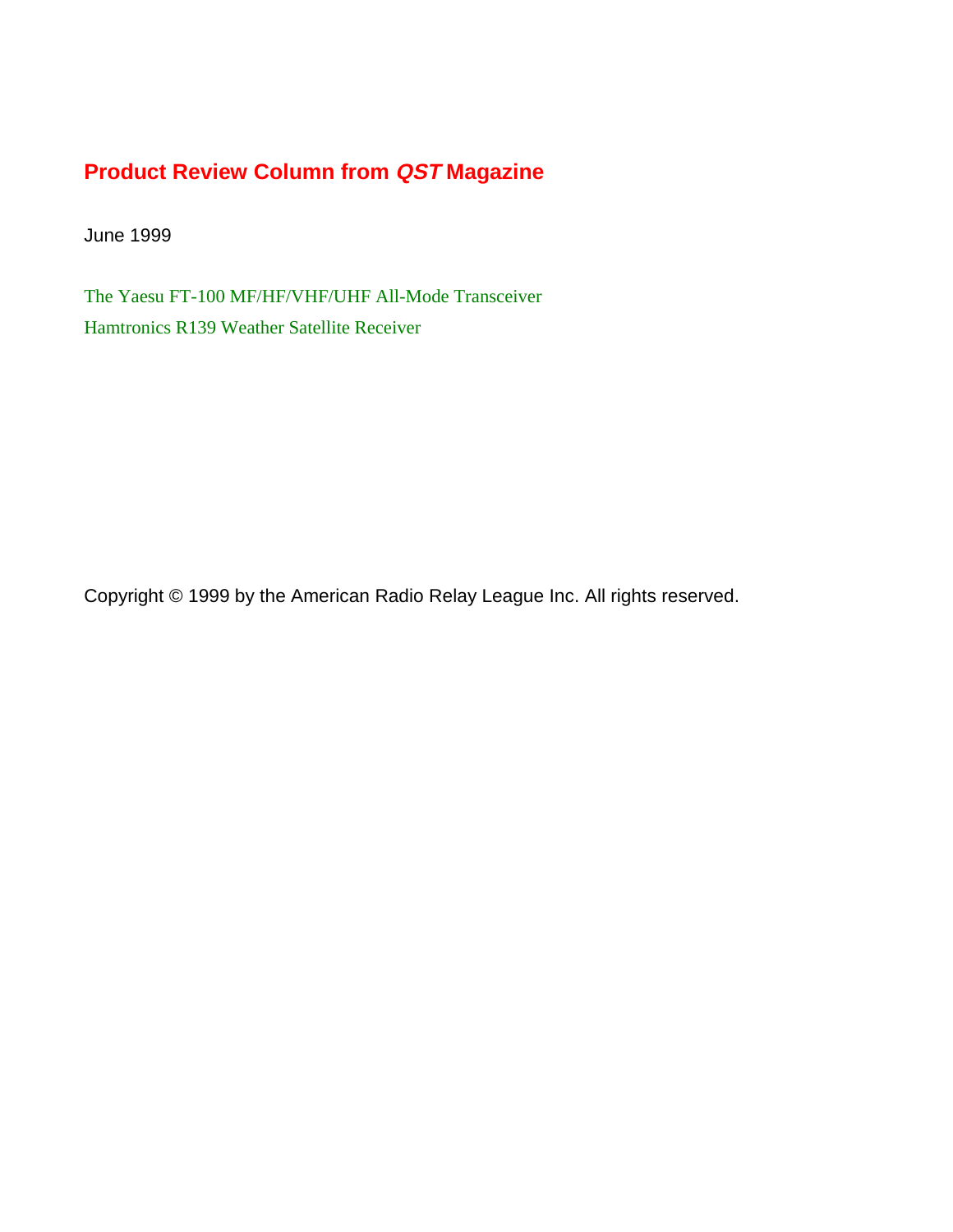# Product Review

Edited by **Joe Bottiglieri, AA1GW** • Assistant Technical Editor

# <span id="page-1-0"></span>**The Yaesu FT-100 MF/HF/VHF/UHF All-Mode Transceiver**

#### *Reviewed by Rick Lindquist Senior News Editor*

By the time this review appears, it will have been more than one year since Yaesu debuted its FT-100 "Field Commander" allmode MF/HF/VHF/UHF transceiver at the 1998 Dayton Hamvention. At the time, it broke new ground as the first subcompact transceiver to stuff a huge portion of the amateur spectrum into a package whose size belies its multiple capabilities. In the interim, a competing manufacturer announced, then delivered, a subcompact transceiver of its own that's similarly—although not identically—endowed. So, the competition began heating up before either radio actually hit the street.

So now, we'll try to give you some idea of whether the FT-100 was worth the wait. Yaesu has imbued this—its premier entry in the subcompact transceiver class—with capabilities and qualities heretofore only found on its larger siblings and peers. Ignoring satellite capabilities for a moment, the FT-100 compares very neatly, feature-forfeature, with Yaesu's FT-847. At the same time, Yaesu has kept the cost of the FT-100 within reasonable reach.

Not only were we wowed by some of the things the FT-100 can do—and with how well it can do them—we're still awestruck with the whole concept of getting more and more into less and less. Within the decade, we've seen manufacturers cram all the HF bands plus general coverage receive into a box smaller than the original 2-meter mobile transceiver. They followed that act by adding VHF, and now UHF, capabilities, DSP, internal keyers, more power on VHF and UHF and other features. For now at least, Yaesu has bragging rights for having the smallest transceiver in the burgeoning subcompact, multiband, multimode market class. One can only wonder what we can expect the new millennium to bring.

As more and more hams seek the sorts of mobile or portable capabilities these subcompact transceivers make possible, this marketplace segment is becoming the one to watch. Let's take a look at the FT-100 so you can decide if it will turn up at the top of your "must-have" list. (How many more shopping days until Christmas?)

## **Front and Center**

The front panel is crowded, although the bluish LCD display is large and easy to read from most angles. You can adjust the brightness level over a wide range. Some users with larger fingers might find it hard to press



the desired button without also actuating an adjacent button. The important **UP** and **DWN** buttons—used to change bands—are sandwiched between the **MODE** and **FUNC** buttons. The **MODE** button steps through the operating modes. The **FUNC** button accesses the menus. More on those later.

The **CLAR/IF SHIFT** button—a little lighted bump almost hidden between the two rotary controls on the radio's left—is difficult to see and access. Pressing it activates the clarifier (RIT); pressing and holding it activates the IF shift. The tiny button illuminates green when RIT is enabled. Another sharp press takes you out of clarifier mode and extinguishes the green LED while leaving the IF shift enabled. So, you can envision lots of circumstances where you'd be pushing this particular button. It's really a shame that it's not more prominent and accessible.

You adjust both the clarifier and IF shift functions using the multifunction, detented **SELECT** knob (also the "fast tuning" knob for the FT-100). This single-button arrangement also precludes simultaneous access to both of these important functions. There is no separate RIT readout. When the **CLAR** button is enabled, you can adjust the receive frequency  $\pm 10$  kHz, and the main frequency

## **Bottom Line**

For the money, Yaesu has packed a lot of operating pleasure into the FT-100 Field Commander transceiver. Perhaps good things do come in small packages.

readout reflects the change in receive frequency.

The **IF SHIFT** goes *waaaay* out beyond what the little display icon shows, although you'll have to crank on the **SELECT** knob a bit more than you're likely used to. The IF **SHIFT** was *very* effective as an aid in dodging QRM. The FT-100 also includes a split function, accessible through the menu. It even permits crossband operation.

To tune in FM-type steps, press the **STEP** button to pick a step and use the little **SELECT** knob to do the actual tuning.

The smallish **MAIN DIAL** tuning knob is to the right of the display and between two vertical columns of function buttons. The knob's barely perceptible tuning dimple is a case where less really *is* less. Many users will find it insubstantial and unusable for twirling the control. It's too small except for the most dainty of index fingers. I found that I could manipulate the knob using my thumbnail, however. The knob is surrounded by a rubber grip ring.

The FT-100 does not offer the "fuzzy logic" feature available on some radios whereby the faster you turn, the faster you tune. Instead, you get a wide selection of mode-specific variable tuning step sizes for fine tuning, and use the 30-position detented **SELECT** knob for coarser changes. The **UP** and **DOWN** buttons can also be used to easily cycle through the amateur bands.

For the SSB, CW and the AFSK modes, successive presses of the **STEP** button result in main *tuning step* sizes of 1.25; 2.5; 5; 10; 25; 50 or 100 Hz. The current tuning step size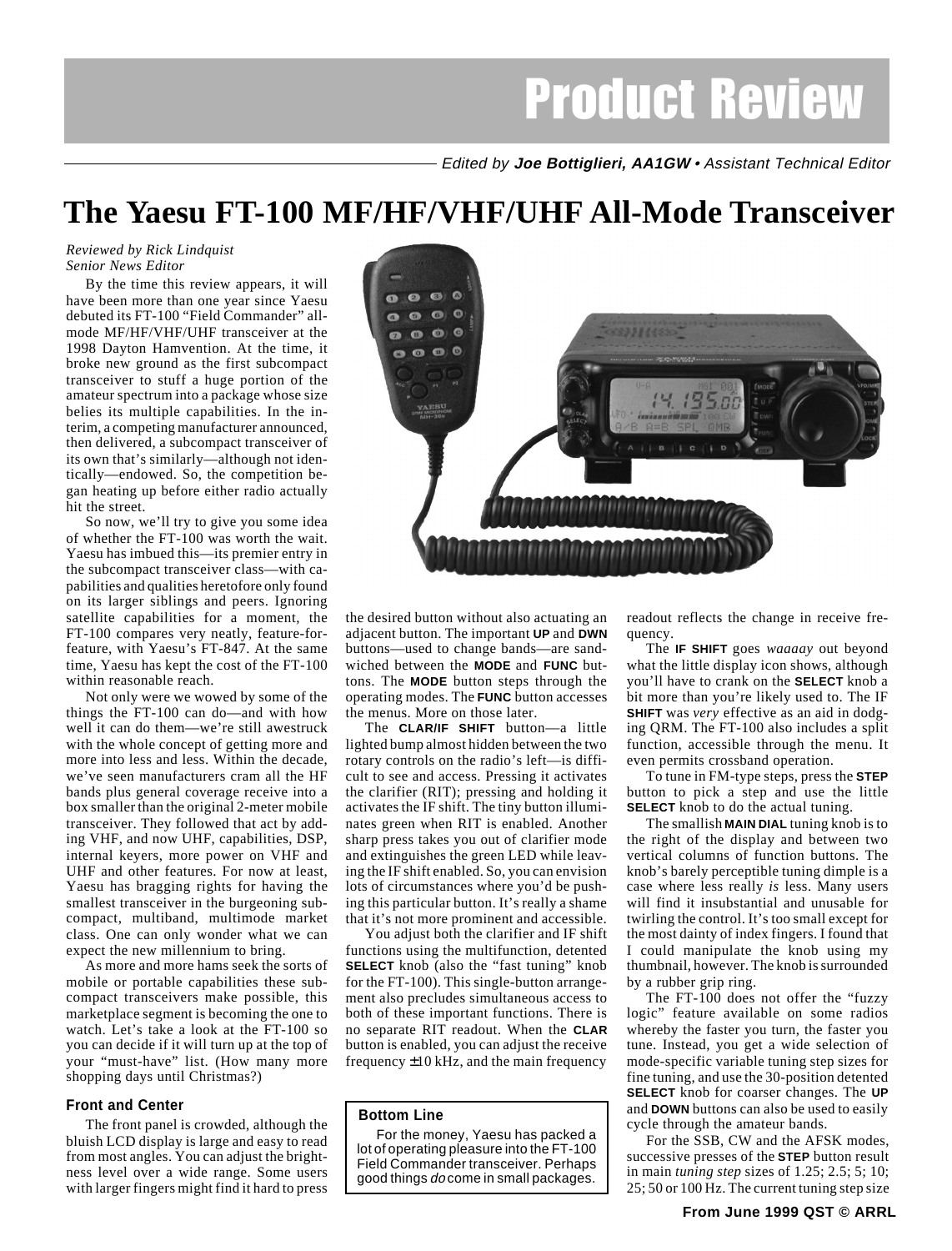## **Table 1 Yaesu FT-100, serial number 9D021081 Manufacturer's Claimed Specifications Measured in the ARRL Lab** Frequency coverage: Receive, 0.1-30, 50-54, 76-108, 144-148, Receive, 0.1-961 MHz (cell blocked)<sup>1</sup>; transmit, as specified. 430-450 MHz; transmit, 1.8-2, 3.5-4, 7-7.3,10.1-10.15, 14-14.35,

 18.068-18.168, 21-21.45, 24.89-24.99, 28-29.7, 50-54, 144-148, 430-450 MHz. Power requirement: Receive, 1.6 A; transmit, 22 A (100 W output). F Modes of operation: SSB, CW, AM, FM, AFSK.

–10 –8 –6 –4 –2 0 2 4 6 8 10 Frequency Offset (kHz)  $-10$ –70 –60 –50 –40 –30 –20 –10 0 Reference Level: 0 dB PEP

Figure 1—Worst-case HF spectral display of the FT-100 transmitter during two-tone intermodulation distortion (IMD) testing. The worst-case third-order product is approximately 30 dB below PEP output, and the worst-case fifth-order product is down approximately 40 dB. The transceiver was being operated at 100 W PEP output at 24.95 MHz.



Figure 2—Worst-case VHF/UHF spectral display of the FT-100 transmitter during two-tone intermodulation distortion (IMD) testing. The worst-case third-order product is approximately 25 dB below PEP output, and the worst-case fifth-order product is down approximately 40 dB. The transceiver was being operated at 100 W PEP output at 50.2 MHz.

| Power requirement: Receive, 1.6 A; transmit, 22 A (100 W output).<br>Modes of operation: SSB, CW, AM, FM, AFSK. | Receive, 1.3 A; transmit, 17 A. Tested at 13.8 V.<br>As specified.                             |                                                                                                   |                                                                                                         |
|-----------------------------------------------------------------------------------------------------------------|------------------------------------------------------------------------------------------------|---------------------------------------------------------------------------------------------------|---------------------------------------------------------------------------------------------------------|
| Receiver<br>SSB/CW sensitivity, bandwidth not specified,                                                        | <b>Receiver Dynamic Testing</b><br>Noise floor (mds), 500-Hz filter:                           |                                                                                                   |                                                                                                         |
| 10 dB S/N: 1.8-30 MHz, <0.25 $\mu$ V <sup>2</sup> ; 50-54 MHz,                                                  |                                                                                                | Preamp off                                                                                        | Preamp on                                                                                               |
| $<$ 0.2 µV; 144-148, 430-450 MHz, $<$ 0.13 µV.                                                                  | $1.0$ MHz<br>3.5 MHz<br>14 MHz<br>50 MHz<br>144 MHz<br>432 MHz                                 | $-132$ dBm<br>$-133$ dBm<br>$-133$ dBm<br>$-130$ dBm<br>see note 3<br>see note 3                  | $-136$ dBm<br>$-138$ dBm<br>$-137$ dBm<br>$-135$ dBm<br>$-142$ dBm<br>$-143$ dBm                        |
| AM sensitivity, 10 dB S/N: 0.3-1.8 MHz, <32 $\mu$ V <sup>2</sup> ;                                              | 10 dB (S+N)/N, 1-kHz tone, 30% modulation:                                                     |                                                                                                   |                                                                                                         |
| 1.8-30 MHz, <2 $\mu$ V <sup>2</sup> ; 50-54 MHz, <2 $\mu$ V;<br>144-148, 430-450 MHz, $\langle 2 \mu V$ .       | $1.0$ MHz<br>3.8 MHz<br>50 MHz<br>120 MHz<br>144 MHz<br>432 MHz                                | Preamp off<br>1.9 $\mu$ V<br>1.7 $\mu$ V<br>$2.8 \mu V$<br>see note 3<br>see note 3<br>see note 3 | Preamp on<br>1.1 $\mu$ V<br>$0.97 \mu V$<br>$1.2 \mu V$<br>$0.98 \mu V$<br>$0.42 \mu V$<br>$0.43 \mu V$ |
| FM sensitivity, 12 dB SINAD: 28-30 MHz, <0.5 $\mu$ V;                                                           | For 12 dB SINAD:                                                                               |                                                                                                   |                                                                                                         |
| 50-54, 144-148, 430-450 MHz, $<$ 0.2 µV.                                                                        | 29 MHz<br>52 MHz<br>146 MHz<br>440 MHz                                                         | Preamp off<br>$0.62 \mu V$<br>$0.66 \mu V$<br>see note 3<br>see note 3                            | Preamp on<br>$0.23 \mu V$<br>$0.4 \mu V$<br>$0.15 \mu V$<br>$0.16 \mu V$                                |
| Blocking dynamic range: Not specified.                                                                          | Blocking dynamic range, 500-Hz filter:                                                         |                                                                                                   |                                                                                                         |
|                                                                                                                 | $3.5$ MHz<br>14 MHz<br>50 MHz<br>144 MHz<br>432 MHz                                            | Preamp off<br>128 dB<br>130dB<br>116 dB*<br>see note 3<br>see note 3                              | Preamp on<br>121dB<br>125dB<br>107 dB*<br>113 dB<br>113 dB                                              |
| Two-tone, third-order IMD dynamic range: Not specified.                                                         | Two-tone, third-order IMD dynamic range, 500-Hz filter:<br>Preamp off<br>Preamp on             |                                                                                                   |                                                                                                         |
|                                                                                                                 | 3.5 MHz<br>14 MHz<br>50 MHz<br>144 MHz<br>432 MHz                                              | 92 dB<br>94 dB<br>94 dB*<br>see note 3<br>see note 3                                              | 88 dB<br>91 dB<br>90 dB<br>84 dB<br>82 dB                                                               |
| Third-order intercept: Not specified.                                                                           | 3.5 MHz<br>14 MHz<br>50 MHz<br>144 MHz<br>432 MHz                                              | Preamp off<br>$+6.3$ dBm<br>$+10$ dBm<br>$+20$ dBm<br>see note 3<br>see note 3                    | Preamp on<br>$-5.7$ dBm<br>$+4.2$ dBm<br>$+1.2$ dBm<br>$-13$ dBm<br>$-16$ dBm                           |
| Second-order intercept: Not specified.                                                                          | Preamp off, +51.7 dBm; preamp on, +52.8 dBm.                                                   |                                                                                                   |                                                                                                         |
| FM adjacent channel rejection: Not specified.                                                                   | 20 kHz channel spacing, preamp on: 29 MHz, 77 dB; 52 MHz,<br>72 dR 146 MHz 72 dR 440 MHz 69 dR |                                                                                                   |                                                                                                         |

72 dB; 146 MHz, 72 dB; 440 MHz, 69 dB.



Figure 3—CW keying waveform for the FT-100 showing the first two dits in full-break-in (QSK) mode using external keying. Equivalent keying speed is approximately 60 wpm. The upper trace is the actual key closure; the lower trace is the RF envelope. Horizontal divisions are 10 ms. The transceiver was being operated at 100 W output at 14.2 MHz. Note the slight shortening of both dits.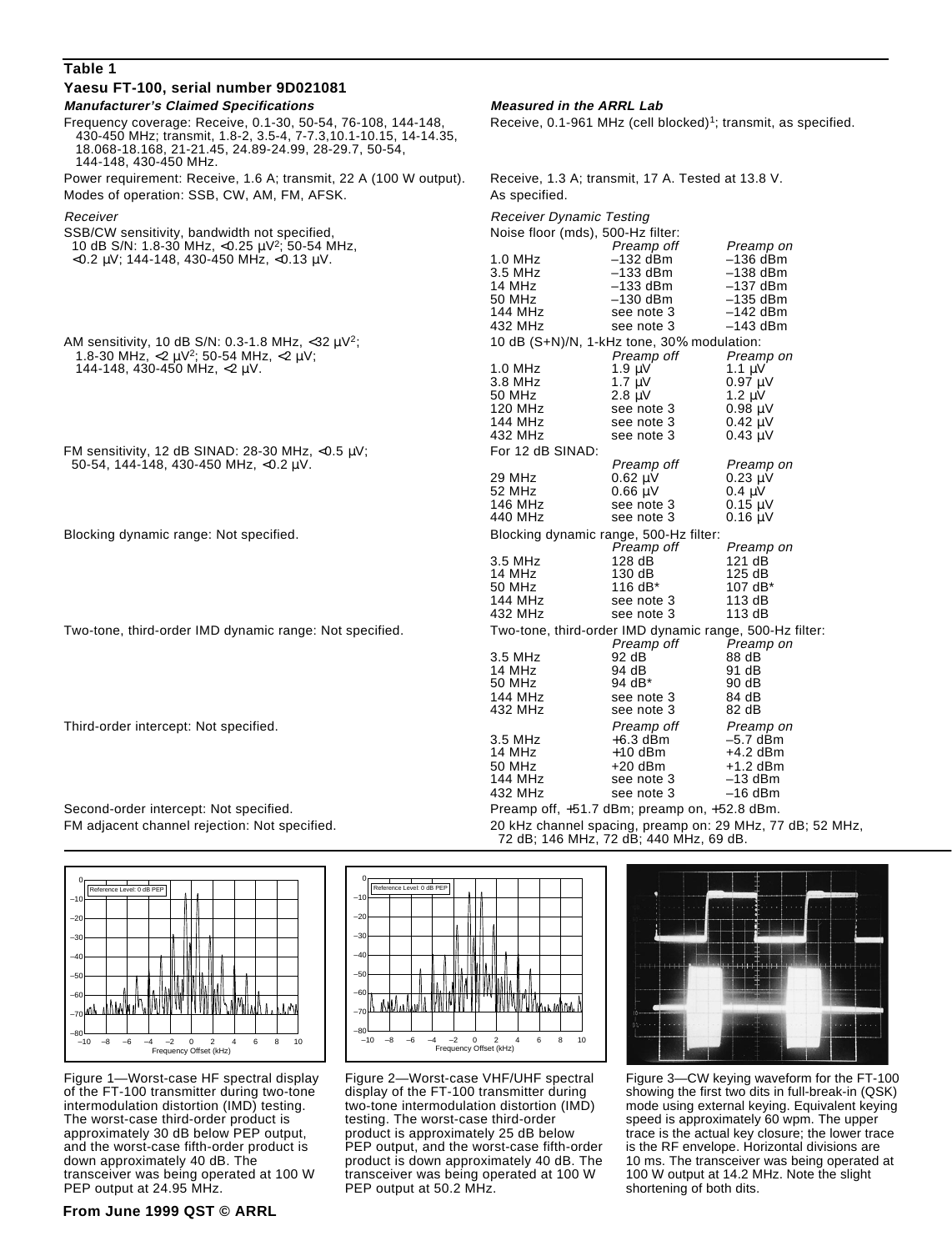#### **Manufacturer's Claimed Specifications Measured in the ARRL Lab**

Squelch sensitivity: SSB, 1.8-30 MHz, <2.5 µV; 50-54 MHz, At threshold, preamp on: SSB, 14 MHz, 1.8 µV; FM, 29 MHz, 0.06 µV; <1.2 µV; 144-148, 420-450 MHz, <0.8 µV; FM, 28-30 MHz,  $\frac{1}{52}$  MHz, 0.09 µV; 146 MHz, 0.05 µV <1.2 µV; 144-148, 420-450 MHz, <0.8 µV; FM, 28-30 MHz, 52 MHz, 0.09 µV; 146 MHz, 0.05 µV; 440 MHz, 0.04 µV. <0.32 µV; 50-54 MHz, <0.2 µV; 144-148, 430-450 MHz, <0.16 µV. Receiver audio output: 1.5 W at 10% THD into 8  $\Omega$ . 1.7 W at 10% THD into 8  $\Omega$ .

- - 144-148, 430-450 MHz, IF rejection, 60 dB, image rejection, 60 dB.

on HF for harmonics,  $\geq 50$  dB for spurious;  $\geq 60$  dB on VHF & UHF for harmonics and spurious.

SSB carrier suppression: ≥40 dB. As specified. >51 dB.

Undesired sideband suppression: ≥50 dB. As specified. >63 dB

Third-order intermodulation distortion (IMD) products: Not specified. See Figures 1 and 2.

CW keyer speed range: Not specified. 5.6 to 57 WPM.

CW keying characteristics: Not specified. The second seed See Figure 3.

Transmit-receive turn-around time (PTT release to S9 signal, 15 ms. 50% audio output): Not specified.

Composite transmitted noise: Not specified. The See Figures 4 and 5.

FM two-tone, third-order IMD dynamic range: Not specified. 20 kHz channel spacing, preamp on: 29 MHz, 72 dB; 52 MHz, 72 dB\*; 146 MHz, 72 dB\*; 440 MHz, 67 dB; 10 MHz channel spacing, preamp on: 52 MHz, 102 dB; 146 MHz, 86 dB; 440 MHz, 75 dB.

S-meter sensitivity: Not specified. S9 signal at 14.2 MHz: preamp off, 32 µV; preamp on, 15 µV; 52 MHz, preamp off, 28  $\mu$ V; preamp on, 6.5  $\mu$ V; 146 MHz, preamp on, 5.8  $\mu$ V; 432 MHz, preamp on, 4.3  $\mu$ V.

IF/audio response: Not specified. The same state of the state of the Range at -6 dB points, (bandwidth): CW-N (500-Hz filter): 419-953 Hz (534 Hz); CW-W: 305-2242 Hz (1937 Hz); USB-W: 223-2180 Hz (1957 Hz); LSB-W: 304-2329 Hz (2025 Hz); AM: 54-3409 Hz (3355 Hz).

Spurious and image rejection: 1.8-30 MHz, 70 dB; 50-54 MHz, First IF rejection, 14 MHz, 101 dB; 50 MHz, 68 dB; 144 MHz, 95 dB; IF rejection, 60 dB, image rejection, 70 dB; 432 MHz, 115 dB; image rejection,14 MHz, 113 dB; 50 MHz,

Transmitter Transmitter Dynamic Testing

Power output: HF & 50 MHz: SSB, CW, FM, 100 W HF & 50 MHz: CW, SSB, FM, typically 97 W high, <1 W low; (high); AM, 25 W (high); 144 MHz, 50 W AM (see text); 144 MHz: CW, SSB, FM, typically 53 W high, (high); AM, 12.5 W (high); 430 MHz, 20 W <1 W low; AM (see text); 430 MHz: CW, SSB, FM, typically (high); AM, 5 W (high). 20 W high, <1 W low; AM (see text).

Spurious-signal and harmonic suppression: ≥40 dB HF, 40 dB; 50 MHz, 60 dB; 144 MHz, 60 dB; 430 MHz, 68 dB.<br>
on HF for harmonics, ≥50 dB for spurious; ≥60 dB Meets FCC requirements for spectral purity.

**Expanded Product Review Report Available**

| ×. | The ARRL Laboratory offers a detailed test         |
|----|----------------------------------------------------|
|    | result report on the Yaesu FT-100 that gives in-   |
|    | depth, technical data on the transceiver's perfor- |
|    | Imance. Request the FT-100 Test Result Report      |
|    | from the ARRL Technical Department, 860-594-       |
|    | 0278; e-mail mlevesque@arrl.org. Members can       |
|    | see this on-line on our Member's Only Web site.    |

Receive-transmit turn-around time (tx delay): Not specified. SSB, 11 ms; FM, 13 ms. Unit is suitable for use on AMTOR.

Bit-error rate (BER), 9600-baud: Not specified. 146 MHz: Receiver: BER at 12-dB SINAD, 1.2×10<sup>-3</sup>; BER at 12-dB SINAD, 1.2×10<sup>-3</sup>; BER at 16-dB SINAD, 1.7×10–5; BER at –50 dBm, <1.0×10–5; transmitter: BER at 12-dB SINAD, 3.1×10–4; BER at 12-dB  $SINAD + 30$  dB, <1.0×10<sup>-5</sup>.

440 MHz: Receiver: BER at 12-dB SINAD, 1.1×10–3; BER at 16-dB SINAD,  $1.5 \times 10^{-5}$ ; BER at -50 dBm, <1.0×10<sup>-5</sup>; transmitter: BER at 12-dB SINAD, 2.5×10–4; BER at 12-dB  $SINAD + 30$  dB, <1.0×10<sup>-5</sup>.

Size (HWD): 2.2×6.3×8.0 inches; weight, 6.6 pounds.

Note: Unless otherwise noted, all dynamic range measurements are taken at the ARRL Lab standard spacing of 20 kHz.

\*Measurement was noise-limited at the value indicated.

Third-order intercept points were determined using S5 reference.

1Receive sensitivity is reduced below 200 kHz, between 60 and 70 MHz and above 650 MHz.

2IPO off (preamp on).





Figure 4—Worst-case HF spectral display of the FT-100 transmitter output during composite-noise testing. Power output is 100 W at 3.520 MHz. The carrier, off the left edge of the plot, is not shown. This plot shows composite transmitted noise 2 to 22 kHz from the carrier.



Figure 5—Worst-case VHF/UHF spectral display of the FT-100 transmitter output during composite-noise testing. Power output is 20 W at 432.02 MHz. The carrier, off the left edge of the plot, is not shown. This plot shows composite transmitted noise 2 to 22 kHz from the carrier.

is indicated on the display. Press and hold the **STEP** button and the main tuning knob changes the frequency in 1-kHz steps, about as coarse as you'd ever want it on HF. The *tuning rate* of the main dial also is adjustable via the "dial pulse" menu. The default setting of 200 means one rotation of the main tuning dial generates 200 encoder "pulses." The alternative 100 setting effectively cuts the tuning rate in half. A front panel **LOCK** button disables the main tuning knob; but there's no mechanical drag adjustment.

In the above modes, rotating the **SELECT** knob tunes in 10 kHz steps. A quick press of the **SELECT** knob results in 1-MHz frequency steps. If you press and hold the **SELECT** knob for  $\frac{1}{2}$  second, this same control will now tune in 10 MHz increments.

For AM and FM, the main tuning knob changes the frequency in 100-Hz steps. The **SELECT** knob is used to change the fre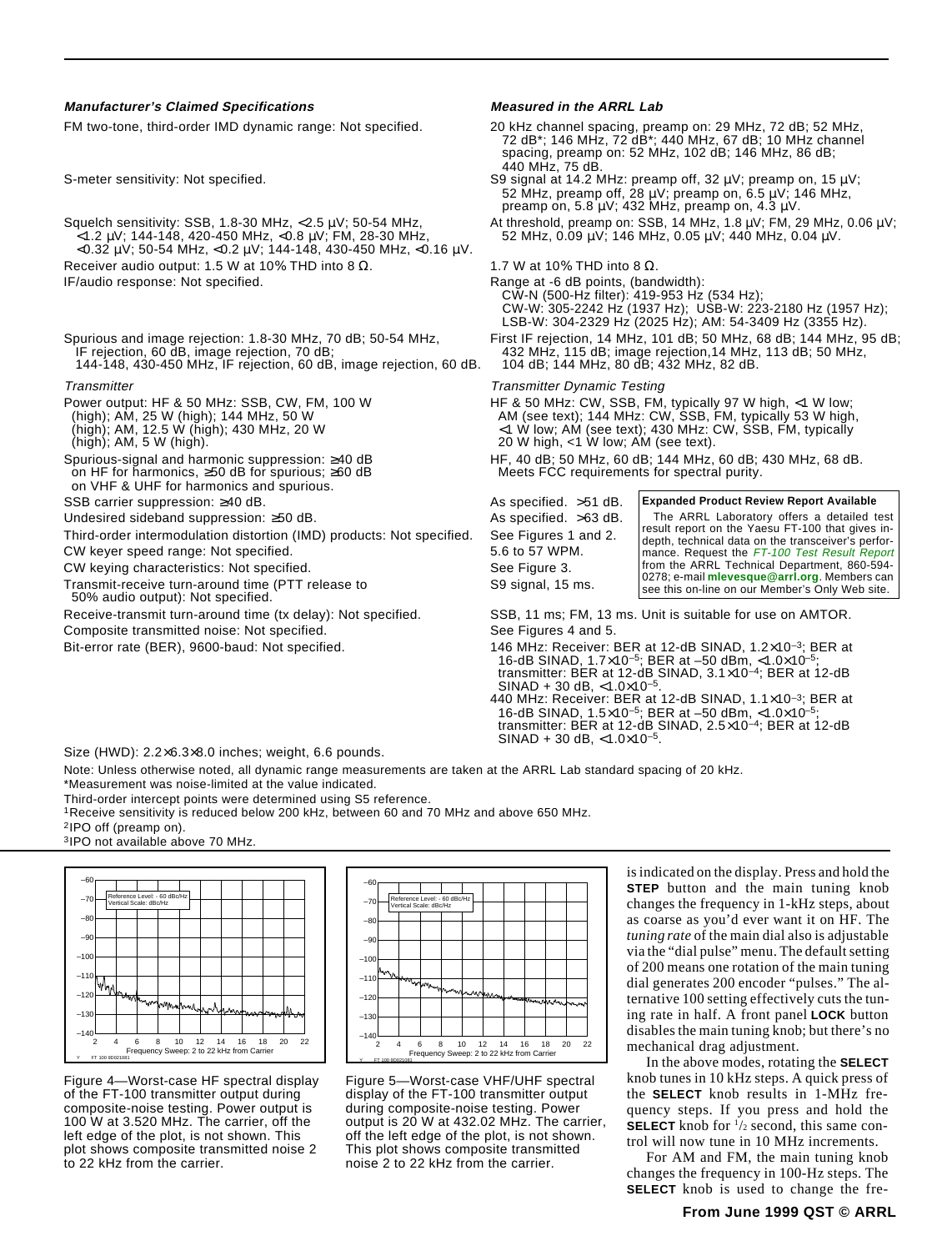quency by your selected step size. For AM, six step sizes—including 9 kHz—are provided. For FM, seven step sizes between 5 and 50 kHz are available. For WFM, the main tuning knob tunes in 1-kHz steps, and you can choose between **SELECT** knob step sizes of 50 or 100 kHz.

In addition to **UP**, **DWN**, **MODE** and **STEP**, other front-panel buttons provide ready access to the DSP menu (**DSP**), memory or VFO (**VFO/MR**), **HOME** (a pre-programmed calling frequency) and **LOCK**. Concentric rotary controls let you adjust volume (**AF**) and either squelch (**SQL**) or RF gain (**RF**).

The S-meter is an LCD bar below the frequency readout. The calibration scale shows S1, 5, 9, +20 and +60. Intermediate readings are left to your imagination. The **MET** function button lets you select either an ALC scale or a tiny, horizontal line that represents SWR during transmit. The PO (power output) scale is always there during transmit. It is similarly vague, however. It displays 10, 50 and 100 W, although it's possible to adjust the power output along a continuum from practically nil to full output.

#### **Menu Magic**

Functions lacking dedicated controls are accessed using the four (**A**, **B**, **C**, **D**) function buttons arrayed immediately below the display. Depending upon the menu selected by the **FUNC** button the display lists the function of each of the four keys. There are nine menus in all, each containing a related functional group. Each press of the **FUNC** button steps through another group of up to four separate functions. For example, the **A/B**, **A=B**, **SPL** (split) and **QMB** ("quick memory bank") keys are in the same group, while **TON** (activates the CTCSS system), **DCS** (digital code squelch) and **ART** (Yaesu's proprietary Auto-Range Transponder mode) are in another. Functions related to the onboard keyer—**WRI** (write to memory), **PLY** (play memory), **BK** (activates break-in operation) and **KYR** (activates the built-in keyer) are together too. So are **IPO** ("intercept point optimization," a fancy way for saying the preamp is turned off), **ATT** (an 18-dB attenuator), **AGC** (fast, slow or auto) and **NB** (noise blanker).

Push and hold the button (**A**, **B**, **C**, **D**) for certain functions and you get the main menu item behind it. This is highly convenient. For example, press and hold the **TON** function button and you get the menu that lets you select the desired CTCSS tone. Press and hold the **PRO** (processor) function button and there's the menu that lets you adjust the compression level. This is much simpler than the methods other transceivers employ. I, for one, wished that Yaesu had followed this concept with the keyer speed adjustment. More on this later.

Users liked the fact that the menus were logically grouped with related functions. There's no searching around among several hidden or branching menus on the FT-100!

## **Breaking Up Is Hard To Do?**

The FT-100 faceplate is remotable practically a must these days as it becomes next to impossible to find places to mount radio gear in cars. That's good news, at least if you plan to install the FT-100 and leave it in place. The not-so-good news is that the separation cable (1) attaches to the faceplate (actually a mounting plate that, in turn, clips to the faceplate) and, at the other end, to the transceiver body with little screws, (2) uses a second separate wire for the microphone connection—the mike connects to the body behind the faceplate, and (3) requires running a *third* wire if you plan to install an extension speaker. All three wires, the face mounting plate and screws are included in the optional YSK-100 separation kit. A simple mobile mounting bracket, a mounting hardware pack and a mike hanger are included with the radio.

By comparison, the single wire IC-706 separation cable includes the microphone and headphone/extension speaker wiring, and you can install it in a snap (well, two snaps, actually). Yaesu's separation scheme reminded me of the one for the Alinco DX-70T (see "Product Review," *QST*, December 1995). Yaesu's multi-cable system and its screw-on connections might prove inconvenient for users who plan to use the FT-100 in a variety of fixed and mobile installations, such as for traveling, rather than leaving the rig in one place.

Missing from the front panel (or anywhere else on the radio) was a headphone jack. The *Operating Manual* says the radio's "extremely compact size" doesn't allow for one, perhaps defining the tip of the iceberg in the debate over "how small is too small?" (All but one of the competitors' slightly larger subcompact radios include separate jacks for headphones and an external speaker.) The manual gives details on how to lash up an attenuator to permit hooking up low-impedance headphones to the rearpanel extension jack. This, of course, makes use of both an external speaker and headphones a bit problematic, especially given the jack's location.

#### **Taking Up The Rear**

The rear panel of the FT-100 is pretty spare. Twin cooling fans replace the heatsink cooling fins that adorn most rear panels these days, a design feature that keeps the radio even more compact than the competition. Major connections—antennas, power, and **BAND DATA**—are deployed at the ends of pigtails, apparently another space-saving measure. Compared to bulkhead-mounted connectors, pigtail connections are vulnerable to numerous hazards may not be as reliable over the long haul. Only one pigtail is actually labeled with a metallized tag that reads "HF/50 MHz." It would be easy to imagine hooking up the wrong antenna to one of these, especially after the label tag falls off.

The **BAND DATA** jack is also used for connecting the optional CT-62 interface cable for controlling the radio with a personal computer. Yaesu does not offer a software package, but the manual does include information on the command set.

At a point when manufacturers appeared to be converging on the six-pin Molex-type connector as the standard for HF power connections, Yaesu employs a flat-bladed Jones type connector on the FT-100. It's quite sturdy, however.

The rear panel also provides a six-pin mini DIN-type **DATA** jack, for AFSK or FSK input from a TNC and for fixed-level receiver audio output, PTT and ground connections. Additionally, there are 3.5 mm jacks for accessory (ALC and T/R control for a linear), key and external speaker.

The twin fans coupled with internal heatsinking via the radio's mounting frame provide adequate cooling for the radio. The downside is that the fans are annoyingly loud and kick into high gear whenever you key the transmitter—even if it's just for an instant or if you have the power level turned all the way down. The fans continue to run for approximately 10 seconds after you return to receive. As one user put it: "The effect on practical operation is that the first 10 seconds of received audio always has to compete with the sound of the fans."

## **Digital Signal Processing Menu**

The DSP menu is always available by pressing the dedicated **DSP** button, a thoughtful inclusion. The FT-100's DSP menu features are well thought out and just superb and include digital noise reduction (DNR), digital notch filter (DNF), and a digital band-pass filter (DBP). Incorporating DSP as a standard feature on a subcompact radio like this is a first and a very welcome addition.

Digital noise reduction ameliorates random noise. It works in all modes. The DNR is adjustable over a range via the menu. In the ARRL Lab, we measured only an average of 10 dB of noise reduction near the 1 kHz reference signal at the maximum menu setting (16), but we also noticed something a bit peculiar. While the NR in most other rigs is fairly flat across the audio spectrum, the NR in the FT-100 has a noticeable roll-off toward the upper part of the passband (2 kHz and higher), and there's a considerable amount of "ripple" in the frequency response.

The adjustable digital band-pass (DBP) filter is a wonderfully useful inclusion. There are separate, menu-settable parameters for setting the BPF high and low-cut frequencies for voice modes, plus a separate narrow DBP filter for CW, a terrific addition and totally unexpected on a radio this small.

In SSB, AM, FM and AFSK modes, you press and hold the **DBP** button to access the menu, then use the **SELECT** knob to adjust the high-frequency cutoff of the DSP lowpass filter. The range is between 1000 and 6000 Hz. An adjacent menu item lets you adjust the low-cut characteristics of the DSP high-pass filter between 100 and 1000 Hz.

On CW, you can set the BPF width at 60, 120 or 240 Hz. Even without the optional crystal filters, the 120 or 60 Hz setting is super—almost, but not quite, crystal filtering. Yes, I could still see nearby signals on the S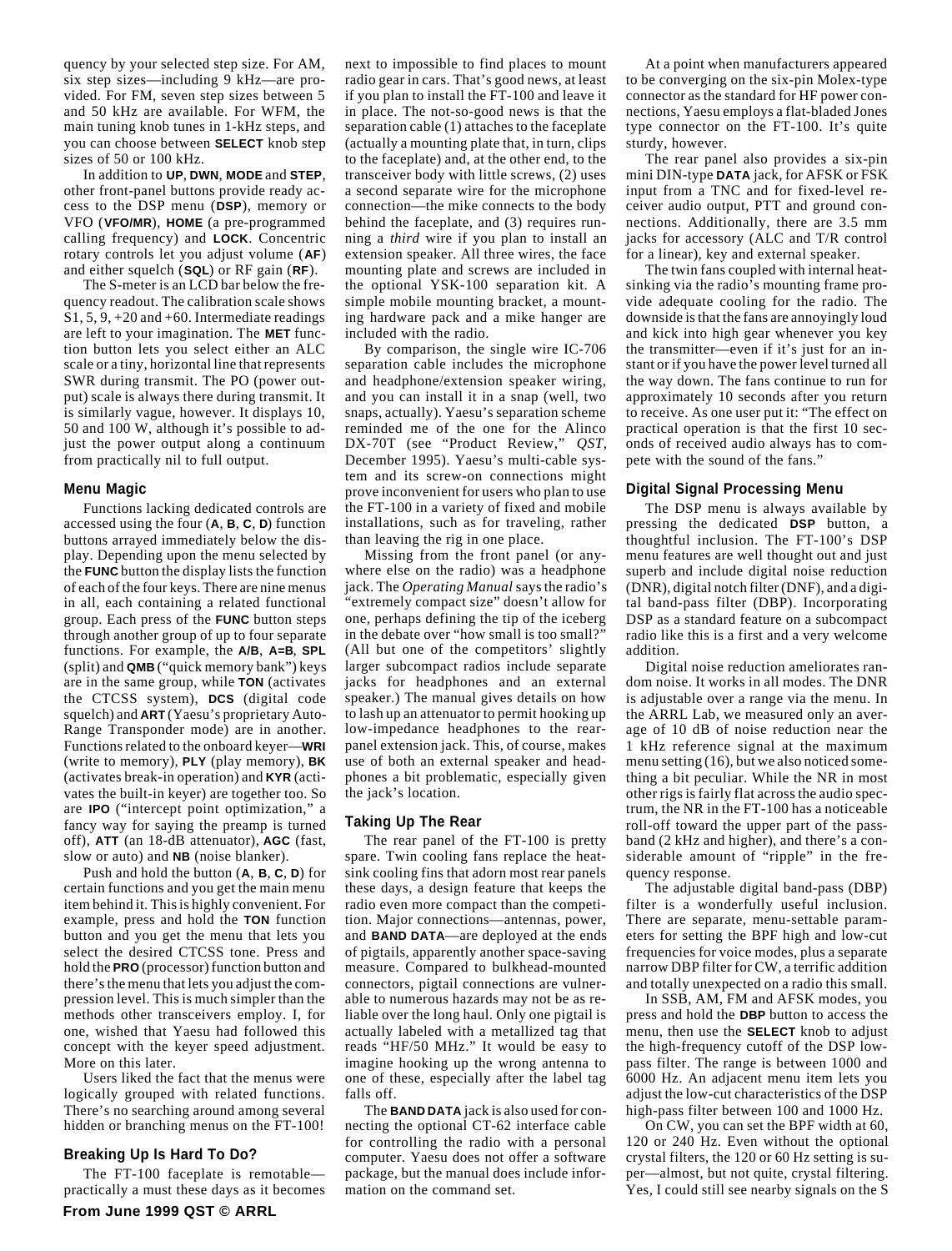meter, but I could not hear them. The AGC pumping was detectable, however. Add in the optional 500 and/or 300-Hz narrow crystal filters and it's a formidable combination.

On SSB, enabling the DNR and adjusting the DBP yielded a tremendous improvement in overall readability in the presence of adjacent-channel interference. Hit the **DNF** key to engage the auto notch. We found that its measured notch depth of around 20 dB does not exactly vanquish annoying heterodynes, but it does attenuate them. We'd prefer not to hear them at all, however.

Overall, the DSP features definitely are a job well done!

#### **Howizzit? Howizzit?**

The FT-100 receiver sounds very quiet. Punch in the DNR and tune and signals seem to spring out of nowhere. At one point, I had to check to make sure the antenna was hooked up. If there's a drawback to how this receiver sounds it's the internal speaker, another apparent victim of keeping the radio compact. It's pretty small and rather tinny-sounding.

If there is one feature to single out for special praise it's the noise blanker (NB). In short, it *works*. The FT-100 noise blanker is very effective, and its level is continuously adjustable from within the main menu—another plus. It worked well to eliminate noise from the furnace igniter, from a vacuum cleaner just a few feet from the antenna and from other pulse-noise sources. I hate to say that it made the noise blankers on my two subcompact transceivers—a Kenwood TS-50S and an "original" ICOM IC-706 look pretty sorry in comparison. While I was seeing S5 ignition noise on my TS-50S, the FT-100 was quiet as a mouse—and that was at the default NB setting. This was the case with the preamp on or off, too. Bravo, Yaesu!

After using the radio, we were not surprised to learn that the blocking dynamic range numbers topped those of the competition—130 dB on 20 meters with the preamp off. Two-tone, third-order IMD dynamic range numbers on HF were in the 90s and weren't noise-limited either (see Table 1). This is sweet icing on a radio of this genre.

The FT-100 hears very well too, at least on the amateur bands. It has a noise floor in the –130 dBm range on HF without the preamp (enabling the IPO turns off the receiver's preamp). Apparently, the preamp is *always* on for the 2-meter and 70-cm bands.

The FT-100 was not designed to be a satellite radio. Yaesu offers the FT-847 for that kind of operation. However, we were able to easily monitor several moderately strong packet satellites on 70 cm. We also were able to successfully make Mode A and Mode KA contacts. By the way, the radio is capable of 300 bps HF or 1200 and 9600 bps FM operation; you select the mode via the AFSK mode menu. You can only operate semi-duplex with the FT-100.

Extended receive sensitivity (measured in CW mode) also is good except on LF, (below 200 kHz or so) and around 70 MHz while using the HF/50 MHz antenna connection. By the way, the radio seems to switch from Antenna 1 (HF/50 MHz) to Antenna 2 at around 70.5 MHz, but it depends on which way you're tuning. Sensitivity is a bit reduced (worse than  $1 \mu V$ ) above 650 MHz, too.

The FT-100 covers the FM broadcast band, but on wideband FM (WFM) at 100 MHz, the radio is a bit deaf. We measured sensitivity at  $8 \mu V$ . There's no sensitivity specification for this mode, however, and the radio heard local FM broadcast stations quite well with a very modest antenna connected.

The MH-36 $_{B61S}$  multi-button DTMF microphone comes standard with the FT-100. It includes **UP** and **DWN** buttons that will tune in the default step size. The **ACC** button is the same as the **HOME** button. The **P** button swaps between VFO and memory. Under the default settings, the **P1** button is a band down button, while the **P2** button is a band up button. You also can program the **P**, **P1** and **P2** buttons to control other functions.

Although the supplied mike includes a DTMF keypad, the radio does not feature direct keypad frequency entry.

We got good SSB audio reports, and the DSP TX EQ is a splendid feature! It offers three setting choices (for my particular voice characteristics, the #3 setting was the best). The radio includes VOX and an audio processor, features not found on all the competitors.

FM operation was simple and straightforward. Will the FT-100 supplant your need for a full-blown, dedicated FM mobile? It very well might, unless you're an FM power user. Yaesu imported to the FT-100 the *Smart Search* feature previously included on some of its FM mobiles. Smart Search automatically stores the frequencies of signals it intercepts during a search of the band. This is great for those who travel a lot and want to find a local repeater or two. Yaesu has included this feature on some of its dualband FM transceivers; this might be a first for a transceiver of this type, however.

CTCSS and DCS encode is built in. Decode can be added by installing the optional FTS-27 decode unit. Tone scan capabilities and the ability to use separate tones or codes for transmit and receive on the same frequency or repeater pair are not available.

The FT-100 even gives you some control over your FM deviation. You can select from among 2.3, 2.5 or 5.0 kHz via the main menu.

We got great FM audio reports. The press of a key puts you into repeater mode, and the FT-100 knows automatically whether the split is up or down. You set the actual split for each of HF, 50 MHz, 144 MHz and 440 MHz via the menu.

On CW, the keying reports we elicited by and large were favorable (see Figure 3). The only complaints were of some shortening or clipping of characters when transmitting at speeds higher than 30 WPM or so in fullbreak-in mode using the internal keyer. In an impromptu comparison, my group of CW connoisseurs ranked the FT-100 ahead of my "original" IC-706 in this regard.

The FT-100's built-in keyer was smooth

and trouble-free. Its single memory bank holds up to 50 characters and is simple to program. Go to the CW menu, push the **WRI** function button until it beeps, and send the desired string. To play it back, push the **PLY** button.

Holding the **KEYR** button gets you to the menu that lets you select the type of keyer (it offers two iambic types, plus a "bug" setting, or no keyer). The ability to independently set dot and dash lengths in the EL1 keyer mode is a super addition for CW connoisseurs. I found this preferable to using the other available keyer mode (EL2) that offers automatic character spacing.

I, for one, wished that pressing and holding the **KEYR** button got you to the keyer speed, however, instead of keyer type. Keyer speed—one adjustment to which CW ops need quick, convenient access—is found elsewhere in the main menu. To get there, you push and hold the **FUNC** button to access the main menu, dial up menu 52, and use the main tuning knob to set the keyer speed by picking a number between 0 and 100. For some reason best known only to Yaesu, the number on the display does not reflect the actual keyer speed. Apparently, it's just a relative indication, so you'll have to guess how fast you're sending. We measured the keyer's range at approximately 6 to 57 wpm.

Adjusting the CW sidetone volume is more inconvenient, but if you operate CW from your car, you'll probably need to. It's just not loud enough to overcome road noise. This requires going inside the radio and adjusting VR1004 (marked **VR04** and located next to the speaker connection). Adjusting the beep level also means opening up the radio.

The FT-100 provides the ability to bump its CW output stream by up to 30 ms to avoid sequencing problems when using a linear amplifier or other device that's dependent on relay switching. We have not seen this on any other transceiver, at least not one in this price or size class.

#### **Spectrum Scope**

Compared to similar implementations by other manufacturers, the *Spectrum Scope* in the FT-100 is pretty rudimentary and much less useful. While it will work in other modes, it's really designed for use on FM. To enable it, you have to go into the main menu (as opposed to the function menu addressed via the **A**, **B**, **C** and **D** buttons). Possible choices are a single sweep, a sweep every 30 seconds or a continuous sweep.

Audio is muted during sweeps. In the single sweep mode, you can activate sweeps by pressing the **FUNC** button, even if you're out of the main menu. The scope display occupies the area normally taken up by the functional menu items above the **A**, **B**, **C** and **D** keys, so as long as the Spectrum Scope is enabled, you can't tell what menu you're in.

The Spectrum Scope scans 15 "channels" (depending on the step setting) above and below the operating frequency. Unclear is the minimum signal required to show up on the bar graph.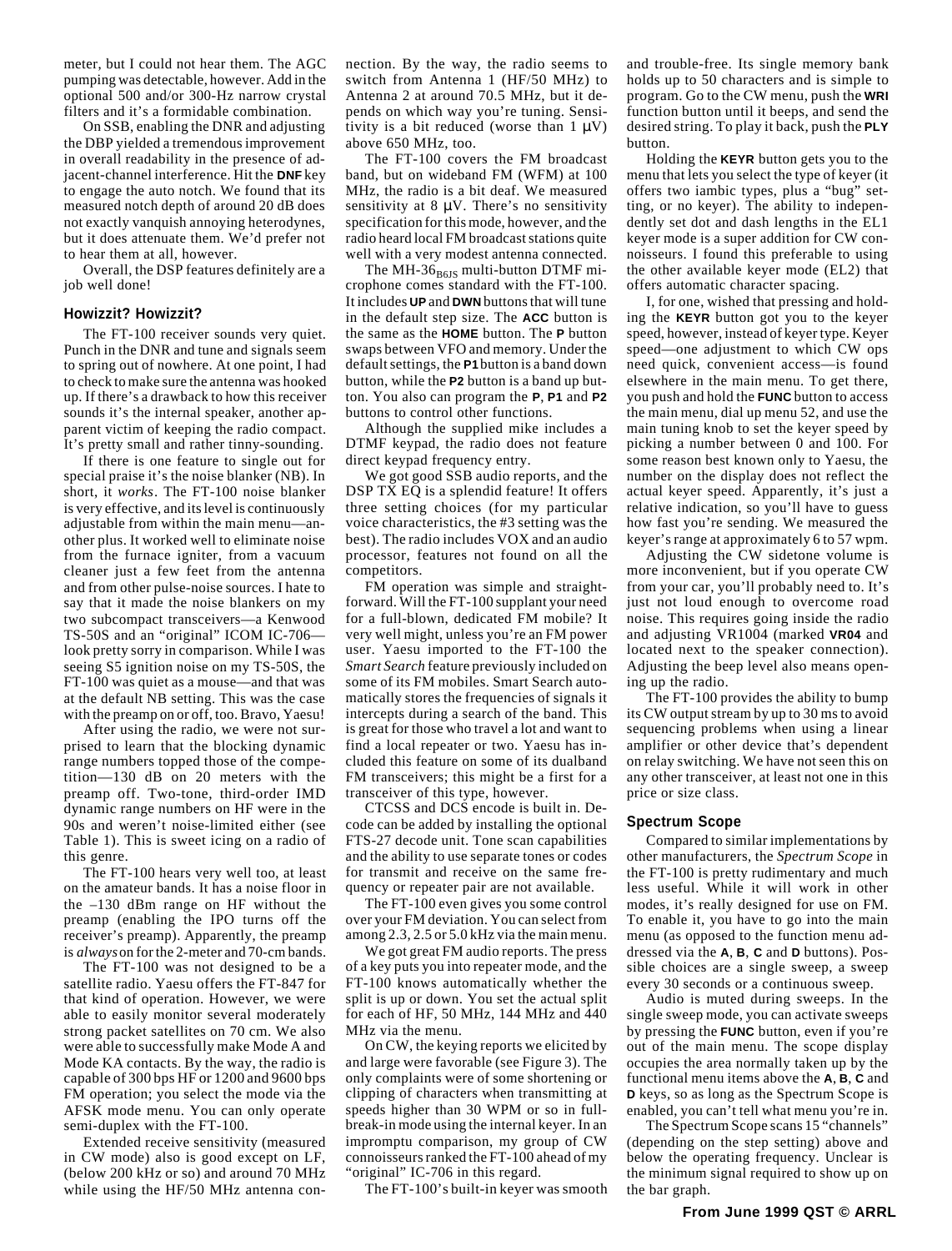<span id="page-6-0"></span>Intercepted signals show up as vertical bars according to their relative signal strength. Given that this mode only works in FM and provides no way to tune to a particular signal, however, makes it less than very useful.

#### **Power Output Conundrums**

On the menu, output power levels for all bands are given as 0-100, even though the output on 2 meters is 50 W and the output on 70 cm is 20 W. Yaesu says the number selected represents "a percentage of the maximum" output power.

Speaking of power output, we discovered something quite odd when we checked our radio's power consumption in the ARRL Lab. While our FT-100 drew 17 A at full power—100 W—on HF, it drew 15 A at full power—50 W—on 2 meters, and it drew a whopping 10 A while generating full output—20 W—on 70 cm. The schematic reveals that the FT-100 uses a common output power module for VHF and UHF, so the resulting inefficiency appears to be an indirect consequence of design efforts to keep the radio small. Delving further, however, we determined that the radio also drew 10 A to put out 20 W on 20 meters!

Lab tests turned up some problems with AM transmit performance. The power output on all bands was erratic and the transmitted audio was severely distorted. A second unit tested worked properly on HF, but exhibited similar difficulties on frequencies above 50 MHz. At the time this review went to press, Yaesu was investigating. Since most amateur AM activity primarily involves the use of classic equipment, perhaps many will find this shortcoming inconsequential. A section discussing AM transmission is not included in the manual—the receiver works fine in the AM mode.

During our temperature chamber test, we found that power output on HF at the coldest temperature  $(-10^{\circ} C/14 F)$  dropped to about 20 W. Power output gradually recovered with internal warming while transmitting.

#### **Optional IF Filters**

The "standard" IF filter is 2.4 kHz. Optional crystal IF filters are available for the FT-100. For CW, you can get optional 300 or 500-Hz narrow crystal filter. A 6-kHz AM filter also is available, but apparently there are no optional IF filters for SSB. You can install two filters in the radio. This means you can have two CW filters or one CW and one AM filter installed at the same time.

Installing the filter $(s)$  is a bit of a bear, however—more complicated than most filter installations. We won't outline the entire process but suffice it to say that it entails having to remove the screws securing a circuit board and removing the cables connected to it to allow the board to be lifted. Then, you have to solder the filter in place. In our original FT-100, a piece of cabling that prevented sufficiently lifting the board made the soldering job a bit riskier than necessary. In a somewhat later unit, this cable had been rerouted so it was no longer in the way.

Filter selection is via a main menu group. The choices are **6.0**, **2.4**, **500** and **300**. Filter selection is independent of mode, so it's possible to select the 500 or 300-Hz filter while in SSB mode. That's something you'll find very handy if you plan to operate in the PSK31 keyboard-to-keyboard mode that's becoming more popular by the week.

#### **Also Worth Noting**

As usual, Yaesu produced a great *Operating Manual* for the FT-100. It's compact enough to pack with the radio (competitors take note), yet thorough and easy to follow. The FT-100 package even includes a complete set of schematics.

The FT-100 has available an optional temperature-compensated high-stability reference oscillator (TCXO-8). This might be handy for those seeking improved frequency accuracy.

#### **Final Final**

It's trite but true: This radio contains features once found only in more-expensive transceivers. Yes, there's a bit of room for improvement here. Yes, a few operators may view some of its less-desirable aspects as major stumbling blocks. But, the FT-100 offers quite a lot in the plus column to outweigh any perceived deficiencies.

*Manufacturer*: Yaesu USA, 17210 Edwards Rd, Cerritos, CA 90703; tel 562- 404-2700, **[http://www.yaesu.com](http://www.yaesu.com/)**. Manufacturer's suggested retail price, FT-100 \$1689. Typical current street price, \$1350. YSK-100 separation kit, \$79; XF-117C 500-Hz CW filter, \$157; XF-117CN 300-Hz CW filter, \$157; XF-117A 6-kHz AM filter, \$127; FTS-27 decode unit, \$47; TCXO-8 high stability oscillator unit \$99.

# **Hamtronics R139 Weather Satellite Receiver**

*Reviewed by Steve Ford, WB8IMY QST Managing Editor*

People see satellite weather images every day. With coffee in one hand and a TV remote control in the other, they watch ominous storm fronts marching across the continent as they hurry through their morning rituals. Or, they take a more leisurely approach and surf the Web to find the weather images of their choice. Most folks realize that satellites provide these images, but the magic behind the technology remains a mystery (one they waste little time pondering).

For hams, however, the direct pursuit of knowledge and mystery is our *raison d'être*. If we cared only to *communicate* with people in other nations, we'd pick up our telephones or connect to the Internet. Only a lunatic in love with the magic of wireless attempts to accomplish the same goal by assembling a radio station and throwing him or herself upon the mercy of a fickle ionosphere. Hams are not content to merely communicate through the instruments of multinational corporations, we want to generate and receive signals ourselves—with equipment *we* control and operate.

That's why weather satellite image re-



ception remains a vibrant subset of the Amateur Radio hobby. Rather than wait upon the images that TV stations and the Web can provide, we prefer to go directly to the source and see them in real time!

Weather satellites can be divided into two groups: those that zip around the Earth in low polar orbits, and those that appear to hover in distant geostationary orbits. The polar orbiters are the most popular among

## **Bottom Line**

The R139, a simple antenna, some software and a sound card equipped PC is all that's required for receiving realtime images directly from a variety of orbiting weather satellites.

hobbyists. These satellites transmit strong signals on frequencies easily received by VHF radios.

Russia, the United States and China have launched polar orbiting weather satellites. As they circle the globe these satellites are continuously transmitting visible light and infrared images of the ground and clouds below. They beam the images to Earth in what is known as the APT—Automatic Picture Transmission—format. It is a wideband (about 40 kHz) FM signal composed of sync pulses and varying audio tones. The Russian Meteor satellites transmit on 137.300, 137.400 or 137.850 MHz. The American NOAA birds transmit on 137.500 and 137.620 MHz.

If you have a 2-meter FM rig that can tune through the weather-satellite frequencies, you can often hear them. As they come into range you'll notice an odd tick-tock metronome-type sound. Unfortunately, most ham receivers don't have a sufficiently wide bandwidth to enable image reception. That's where the Hamtronics R139 comes in!

#### **Introducing the R139**

The Hamtronics R139 weather satellite receiver is essentially a five-channel crys-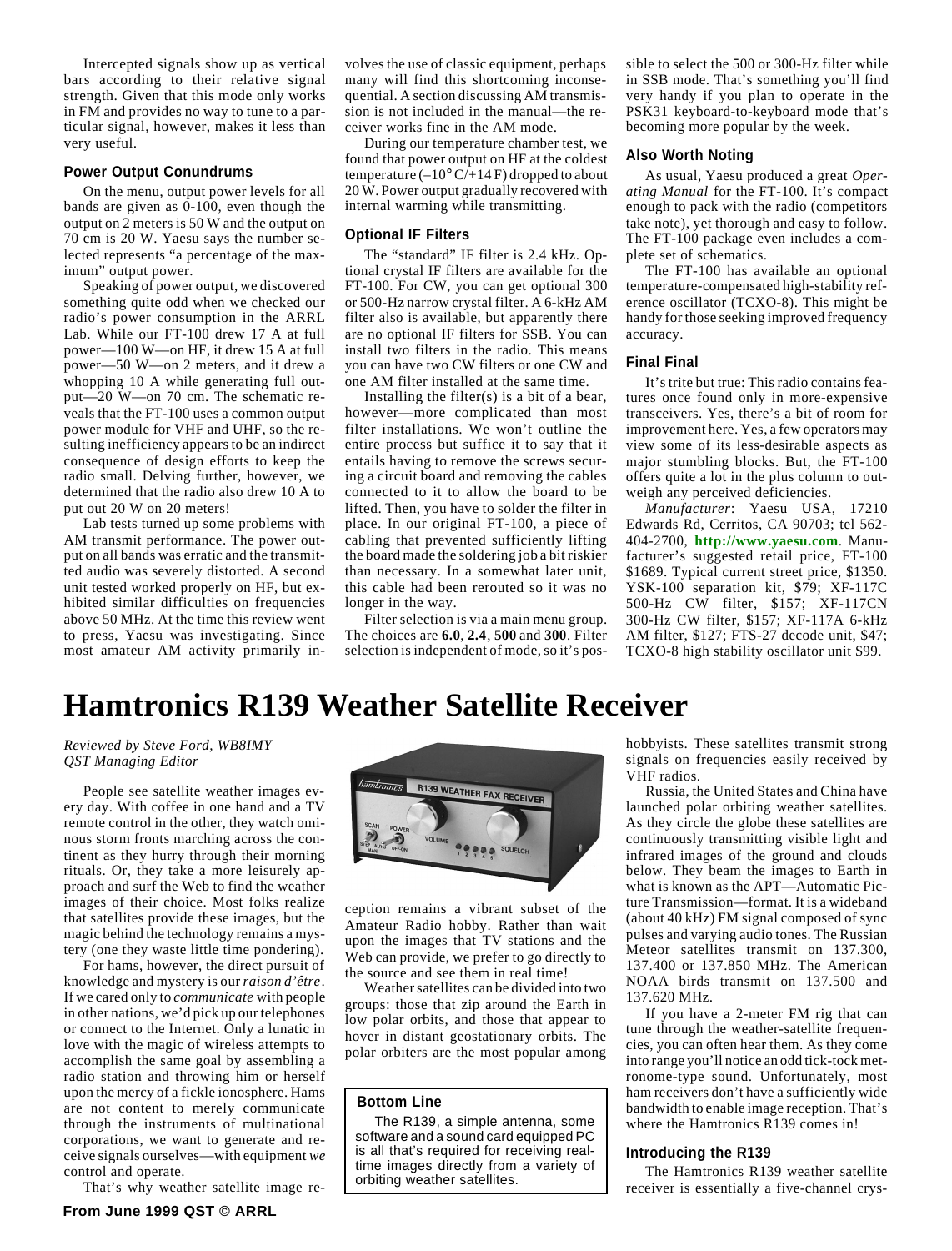| Table 2                                                                                         |                                                        |
|-------------------------------------------------------------------------------------------------|--------------------------------------------------------|
| <b>Hamtronics R139</b>                                                                          |                                                        |
| <b>Manufacturer's Claimed Specifications</b>                                                    | <b>Measured in the ARRL Lab</b>                        |
| Frequency coverage: Receive, 137.3, 137.4, 137.5,<br>137.62, 137.85 MHz with supplied crystals. | As specified.                                          |
| Modes of operation: WFM.                                                                        | As specified.                                          |
| Power requirements: 0.12 A (max volume),<br>10-15 V dc.                                         | 0.1 A (max volume, no signal),<br>tested at 13.8 V dc. |
| Size (HWD): 2.3x4.9x4 inches; weight, 14.2 ounces.                                              |                                                        |
| FM wide sensitivity (12 dB SINAD): 137 MHz,<br>$0.2 \mu V$ .                                    | 137 MHz, 0.18 uV.                                      |
| FM adjacent channel rejection: Not specified.                                                   | 100 kHz spacing, 137 MHz: 48 dB.                       |
| FM two-tone, third-order IMD dynamic range:<br>Not specified.                                   | 100 kHz spacing, 137 MHz, 48 dB.*                      |
| Spurious and Image rejection: Not specified.                                                    | IF: 137 MHz, 105 dB; image, 53 dB.                     |
| Squelch sensitivity (threshold): Not specified.                                                 | At threshold: FM, 137 MHz, 0.05 $\mu$ V.               |
| Audio output: 1 W <sup>1</sup> into 8 $\Omega$ (THD not specified).                             | 300 mW at 3.5% THD (max volume)<br>into 8 $Ω$ .        |
| *Measurement was noise-limited at the value indicated.                                          |                                                        |
| <sup>1</sup> Maximum rating of the audio amplifier used in the circuit.                         |                                                        |

tal-controlled scanner that sweeps through the APT satellite frequencies mentioned above. The R139 offers the necessary bandwidth while maintaining low noise performance and good sensitivity. (I should note that the R139 could also be used as an "IF" for a microwave downconverter if you wish to capture images from the geostationary birds.)

Dual-gate FETs are at the heart of both the RF amplifier and mixer circuits. Five individual crystal oscillators are switched automatically (or manually) by a 4017 ring counter IC. Their signals are mixed to a 10.7 MHz IF, which is then processed all the way to low-level audio by a single IC (an MC3361). An LM380N provides the audio boost sufficient to drive a speaker.

The compact exterior of the R139 reflects the simplicity of the design. Sizeable **VOLUME** and **SQUELCH** controls dominate the front panel. Between and below the controls are five red LEDs numbered one through five. Small toggle switches select **POWER** and **AUTO** (scan) or **MANUAL** channel selection.

The rear panel offers a BNC antenna connector. The power, audio output, demodulator output and tape recorder controls are provided via a DB-9 socket. The choice of the DB-9 is a bit odd, but it's probably less expensive than installing separate connectors. It would have been helpful if Hamtronics had included a prewired DB-9 plug, but this is a minor nit to pick.

#### **Setting up the R139**

The Hamtronics R139 comes with an excellent manual, which makes installation and setup a breeze. The receiver requires 12 V dc and a small wall-module power supply is provided. You must wire the supply to the included DB-9 plug, which could be a problem for those unaccustomed to soldering wires onto small, multipin connectors. Just make sure you follow the manual diagram carefully. The same holds true for wiring the other DB-9 connections.

The first thing I did was to simply wire up a speaker and listen to a satellite pass. I used my satellite-tracking software to pinpoint the next NOAA-12 appearance and, sure enough, there it was—beeps, tick-tocks and all. Although my antenna was a small 2 meter Yagi in my attic, the satellite's signal was loud and clear. For most of my experiments with the R139, I used NOAA-12 and NOAA-14. Each satellite provides two overhead passes every 24 hours.

For the next NOAA-12 pass the following morning, I squelched the R139 and put it in the scanning mode. As NOAA-12 climbed to about 20° above the horizon, the R139 suddenly locked onto channel 3 (137.500 MHz) and the squelch opened to the rhythmic sound of the satellite.

#### **Receiving and Demodulating Images**

In the old days (prior to about 1996 or so) the only way to demodulate a weather satellite signal and display the resulting image on a computer was to use a stand-alone demodulator. Usually this took the form of yet another box that you placed beside your satellite receiver. And if you wanted to record images while you were away from home, you needed to have the means to store the signals, typically by using an audio tape recorder.

The R139 is equipped with a demodulator signal output line for those who still own hardware demodulators. It even includes a nifty tape-recorder control that "closes" a transistor switch whenever the squelch opens.



NOAA-14 at 3:21 AM. Night still blankets the upper Midwest and east coast, so this image was captured in infrared automatically while I slept! The satellite was passing behind my attic Yagi, which accounts for the noise in the signal. Even so, the image is fairly clear.



NOAA-12 crossed almost directly through the primary pattern of my antenna for this image. The Great Lakes and a large part of the Canadian Maritimes are clearly visible.